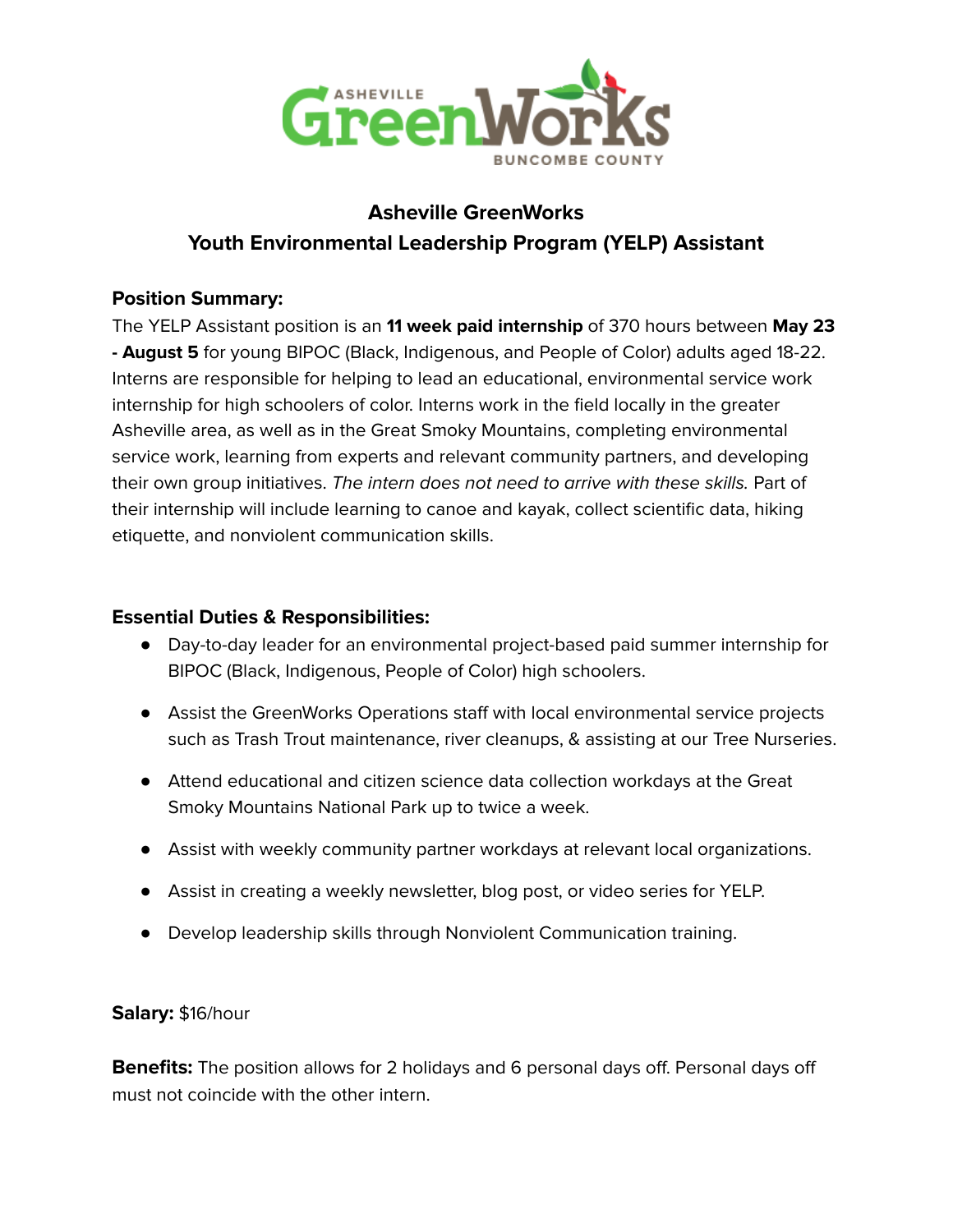### **Position Qualifications:**

- BIPOC (Black, Indigenous, and People of Color) young adult aged 18-22.
- A valid driver's license, personal transportation, and a clean driving record.
- Willingness to get dirty and be a leader working alongside youth on outdoor tasks, sometimes in hot weather or remote areas.
- Reliable, self-motivated, and able to work with community partners in order to get the day's job accomplished.
- Organizational, interpersonal skills, and promptness.

#### **Unique considerations that this position demands:**

- Includes some weekend, early morning, and evening work.
- Limited use of applicant's personal vehicle in the local area and the Great Smoky Mountains (interns will be reimbursed for mileage outside of GreenWorks stations).
- Working with high school interns.
- Some workdays will be in the field doing environmental service including manual labor such as removing invasive plants, cleaning out trash collection devices on riverways, shoveling, planting, lifting up to 20 lbs, hiking, and canoeing in the French Broad River. The intern does not need to arrive with these skills.

# **What will the intern learn in this position?**

The intern will learn conservation leadership skills while exploring future career opportunities and networking with established leaders within the environmental workforce. Specifically, the intern will learn to:

- Plan a workday and communicate effectively to a team the expectations of the day
- Nonviolent Communication Skills
- Use program assessment tools and the value of assessment
- Perform Citizen Science using salamanders, macroinvertebrates, snails, crown's beard, and lichen as indicator species for gauging ecosystem health
- Identify exotic invasive plants and native trees to the local area
- Outdoor skills, canoe/kayak, urban forestry, waste reduction, and water quality
- Have the opportunity upon completion to be part of a network of local leaders that provide mentorship and comradery to support academic or professional pursuits.